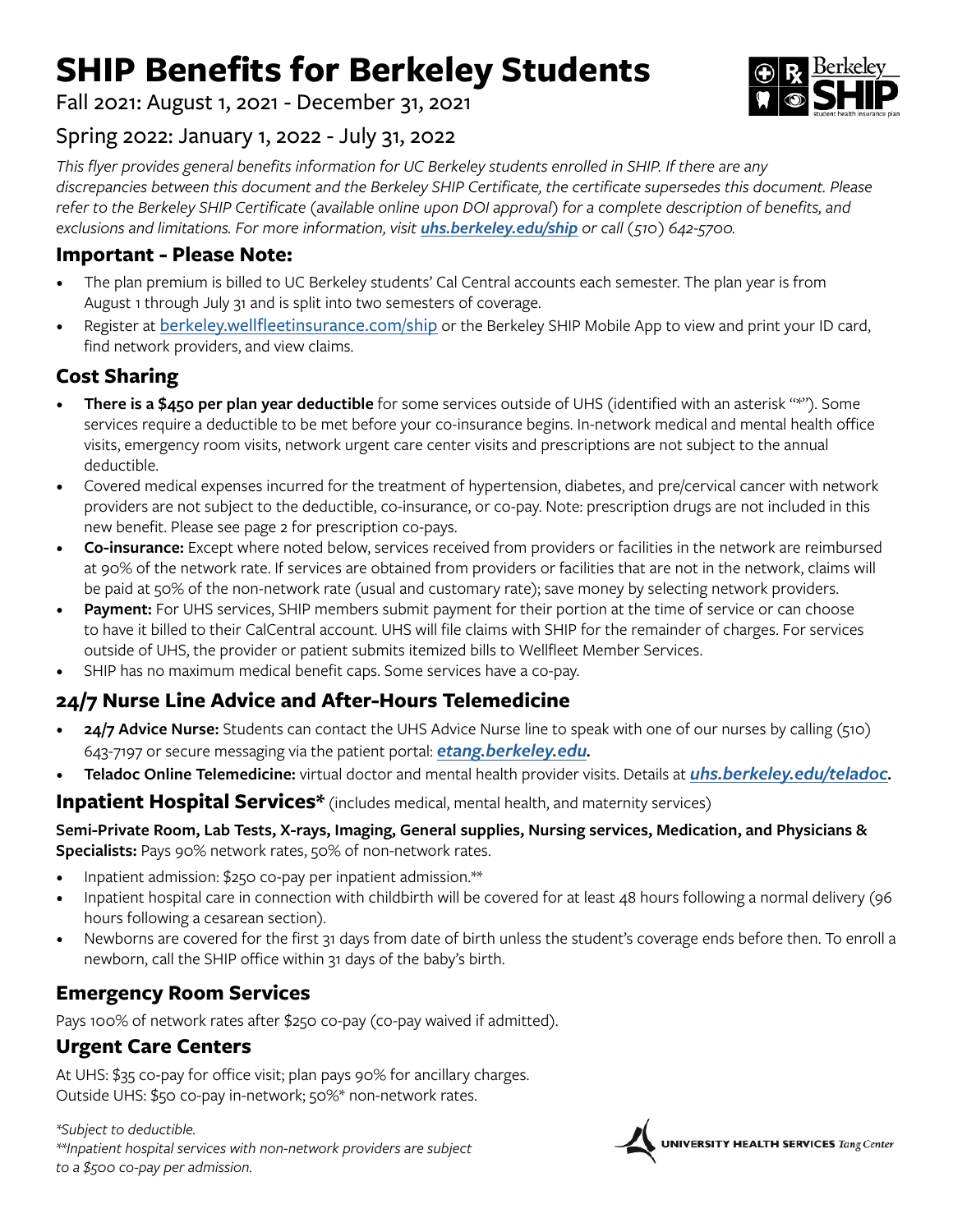## **Outpatient Services**

#### **Medical Office Visits**

**At UHS:** \$15 co-pay for Primary Care, Physical Therapy, and Gynecology. \$25 co-pay for Specialists.

**Outside of UHS:** Pays 100% after \$15 co-pay for primary care and physical therapy; \$25 co-pay specialty care from network providers. Plan pays 50%\* of the allowable non-network rates. If the office visit is at a hospital setting, a facility (hospital) fee may apply. After the deductible, plan pays 90% for network rates or 50% non-network rates.

#### **Adult Preventative Services**

Select adult preventative services (including routine mammograms, pap smears & prostate cancer screenings as determined necessary by your provider) covered at 100%. One per plan year.

#### **Mental Health: Office Visits and Outpatient Services**

**At UHS:** No co-pay for short-term counseling; \$15 co-pay for psychiatry.

**Outside of UHS:** Pays 100% after \$15 co-pay for network providers, plan pays 50%\* of non-network rates. **Outpatient Services\*:** Pays 90% of network rates; 50% of non-network rates.

### **Lab Tests, Imaging, and X-Rays**

**At UHS:** Pays 90% of UHS fees. **Outside of UHS\*:** Pays 90% of network rates or 50% of non-network rates.

#### **Prescription Drugs**

**At UHS Tang Center Pharmacy:** \$0 co-pay for most generics, \$25 for formulary, \$40 for non-formulary, and \$75 for specialty drugs.

**Outside UHS:** \$20 co-pay for most generics, \$40 for formulary, \$60 for non-formulary, and 20% up to \$250 for specialty drugs when filled at in-network pharmacies. Birth control covered at 100% (some conditions apply). Prescription medications aren't subject to the deductible.

#### **Abortion**

Pays 100% in-network; 50%\* non-network.

#### **Acupuncture and Chiropractic Services §**

Pays 100% after \$25 co-pay for network providers. Plan pays 50%\* of the allowable non-network rates.

#### **Allergy Testing and Injections**

**Outside UHS \*:** Pays 90% of network rates; 50% of non-network rates.

#### **Ambulances**

**Ground and Air:** Pays 90% of charges if the patient receives emergency treatment or is hospitalized.

#### **Durable Medical Equipment \***

Pays 90% of network rates or 50% of non-network rates of rental or purchase of medical equipment and supplies that are ordered by a Physician and are of no further use when medical need ends, when obtained from a durable medical equipment supplier.

#### **Immunizations**

Pays 100% of UHS fees or network rates for routine preventative vaccines; 50%\* of non-network rates for preventative vaccines. All other immunizations covered at 90%\* of UHS or network rates; 50%\* of non-network rates. *Routine immunizations are recommended to be administered at UHS. All immunizations must meet all FDA regulations prior to approval.*

#### **Maternity, Prenatal Care**

**Prenatal:** 100% covered in-network; 50%\* non-network. **Inpatient care and delivery\*:** \$250 co-pay and plan pays 90% for in-network; \$500 co-pay and plan pays 50% for non-network.

**Ultrasound due to pregnancy:** Pays 100% in-network; 50%\* non-network.

#### **Physical Therapy §**

**At UHS:** \$15 co-pay. **Outside of UHS §:** \$15 co-pay in-network; 50%\* of non-network rates.

#### **Speech/Occupational Therapy §**

Pays 100% after \$15 copay for network providers; 50%\* of non-network rates.

#### **Podiatric Services \***

Pays 90% of network rates; 50% of non-network rates.

#### **Skilled Nursing Facility \***

Pays 90% of network rates; 50% of non-network rates.

**\***Subject to deductible.

**§** For services outside of Tang, prior authorization is required after the 12th visit.

#### **For a complete list of SHIP benefits, limitations and exclusions, visit**  *[uhs.berkeley.edu/ship](http://uhs.berkeley.edu/ship).*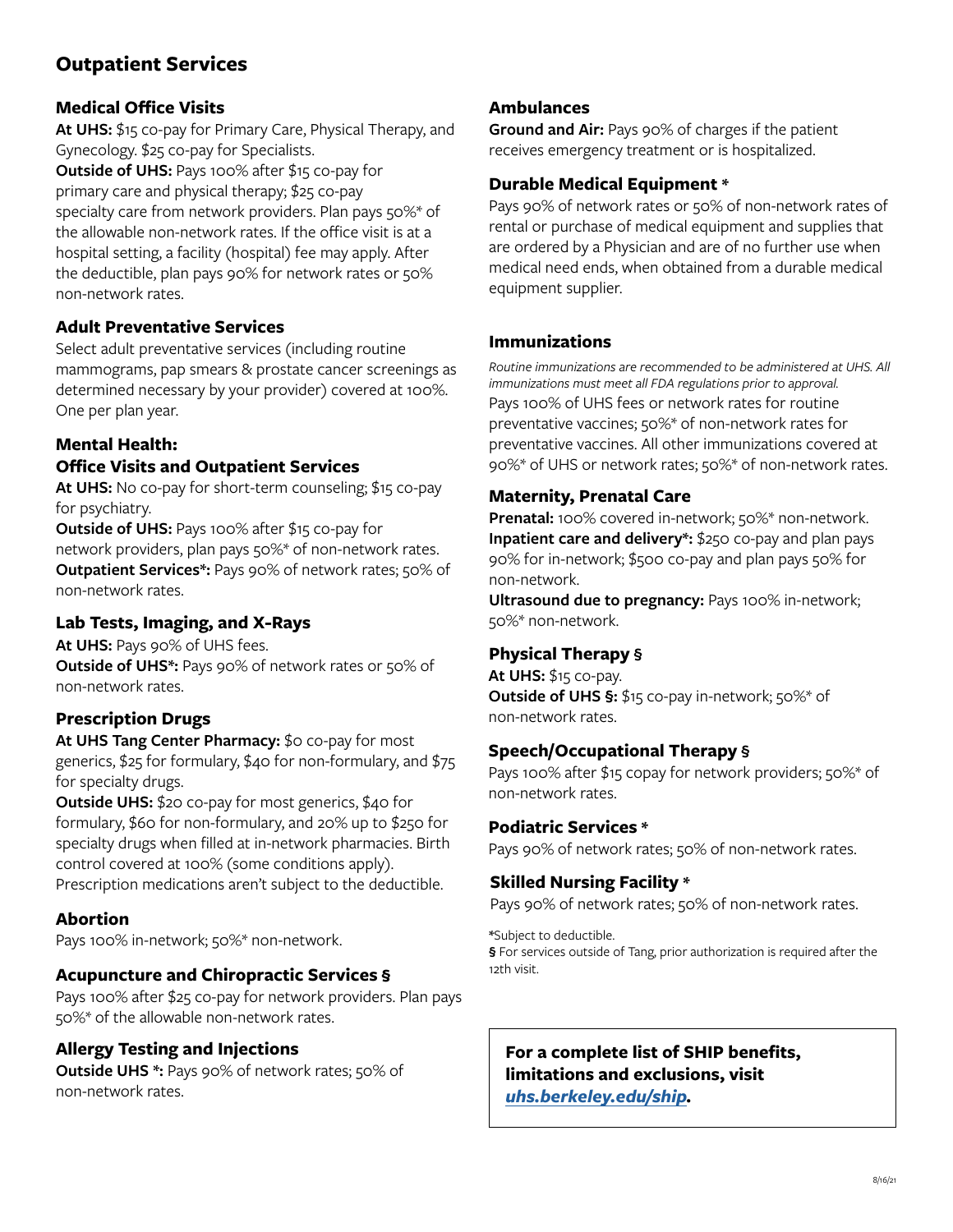## **SHIP Vision Coverage**



*The SHIP Vision Plan, provided by VSP® Vision Care, is your best value in high-quality vision care. As the only national not-for-profit in vision care, VSP is committed to your wellness over* 

*profit. With you as their focus, you can count on VSP to provide the best care at the lowest out-of-pocket costs.*

With VSP, you get:

- **Value and Savings.** You'll enjoy more value and the lowest out-of-pocket costs.
- **High-Quality Vision Care.** With VSP, you'll get the highest level of care, including a WellVision Exam® the most thorough exam, designed to detect health conditions, like diabetes, high blood pressure, and high cholesterol – along with other eye and health issues too.
- **Best Choice in Eyewear.** With the largest choice in eyewear, finding the perfect frame at the price that fits your budget is easy.

No separate enrollment is necessary, and there is no additional charge for this benefit – if you have SHIP, you have the vision plan! Vision coverage may not be purchased separately from the medical, counseling and dental benefits of SHIP.

**Member ID**: Your VSP member ID is the same as your Wellfleet or SHIP member ID (available online at *<http://berkeley.wellfleetinsurance.com/SHIP>*).

## **Two On-campus Vision Services Locations**

To make appointments, visit *[eyecare.berkeley.edu](http://eyecare.berkeley.edu)* or call numbers below.

| <b>Tang Optometry Clinic</b> | <b>University Eye Center</b> |  |
|------------------------------|------------------------------|--|
| Located at UHS, 3rd floor    | Minor Hall, UC Berkeley      |  |
| 2222 Bancroft Way            | Open 7 days/week             |  |
| Open Mon-Fri: 9am-4pm        | Phone hours: 9am-4:30pm      |  |
| Phone: (510) 643-2020        | Clinic hours: 8:30am-4:30pm  |  |
|                              | Phone: (510) 642-2020        |  |

For your convenience, the Minor Hall clinic is open seven days a week. For urgent needs when the clinic is closed, you may call (510) 642-2020, 24 hours a day. In addition, when you are away from campus you may visit another provider.\* No referral is required.

Contact VSP at (800) 877-7195, visit *[vsp.com](http://vsp.com)*, or download the VSP mobile app for benefits information, rebates, and special offers exclusive to VSP members. You can find VSP on Facebook, follow them on Twitter, or check out the VSP Blog for more eyecare information.

## **SHIP Vision Plan Benefits**

- \$10 co-pay for eye exams, once every plan year
- Frames and lenses up to a \$150 value with a \$25 co-pay OR contact lenses up to a \$150 value
- 20% discount on lens options (Transitions® lenses, anti-reflective or anti-scratch coatings, UV protection, and others)
- 15% discount on Lasik or PRK refractive surgeries

If lenses and frames are chosen which exceed the \$150 allowance, the student will get 20% off of the cost above \$150. Contact lens wearers may be subject to a contact lens evaluation fee or, for first-time users, a fitting fee. Please visit

*[eyecare.berkeley.edu](http://eyecare.berkeley.edu)* for examples of fees for typical visits. Please note that the following services or supplies are not covered by this vision plan: orthoptics or vision training, non-prescription glasses or contact lenses, medical or surgical treatment of the eyes other than laser vision correction, non-FDA-approved vision services, treatment and materials, and any other service not listed above as a covered benefit.

You are expected to pay the copayment and other fees at the time of service. There are no claims to file for network providers.

\*If you are out of the area and need eyecare services, you can see a VSP Choice doctor, retail chain affiliate, or any other provider. To find a VSP doctor or retail chain affiliate, visit *[vsp.com](http://vsp.com)* or call (800) 877-7195. For non-network benefits, please visit *[uhs.berkeley.edu/vision](http://uhs.berkeley.edu/vision)*.